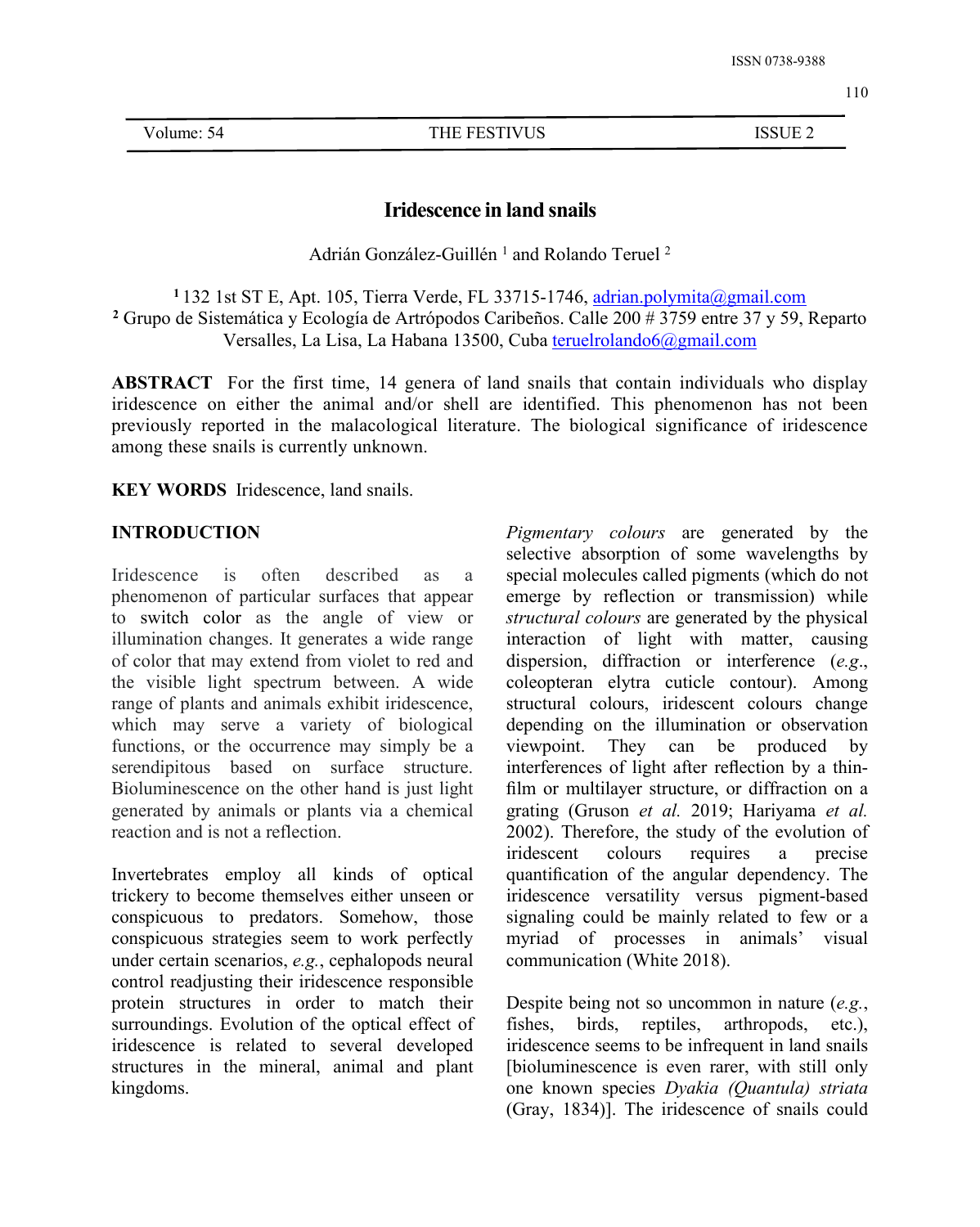111

| $\cdot$ ien | $7T$ TC<br>п г<br>ັບ | <b>LOCUTE</b><br>н<br>احت<br>----- |
|-------------|----------------------|------------------------------------|
|             |                      |                                    |

be related to the animal's mantle, shell "mirror reflection" and layered crystal structures deposited in the animal tract and lung veins (*e.g*., guanine crystals).

During malacological photographic field expeditions in Ecuador between 2008-2012 we observed few land snails' species from mountain moist cloud forests which under intense flash light reflected pearly white, light green and bright red flecks or dots. Years later during an eastern Cuban land snail photoshoot in 2019 we came across a similar type of iridescent reflection seeing in the apical whorls of one common Cuban species that mainly inhabit central-eastern part of the archipelago.

We did a search on Internet and examine literature at hand in order to determine which snails could be considered as displaying iridescence. So, many of the mentioned species were found by pictures on several websites and some photos were kindly given to us by the photographers.

## **DISCUSSION**

Pigmentary color in snails are common, sometimes the animals body are distinctive, *e.g*., *Platymma tweediei* (Tomlin, 1938). Sometimes the shells with its bright coloration steals all the protagonism, *e.g.*, *Polymita*, *Liguus*, *Asperitas*, and *Amphidromus*. On the other hand, iridescence seems to be an uncommon trait in land snails.

Iridescence in land snails is exhibited in two forms: 1) smooth, lustrous, helicoid, depressed or elongated translucent shells that could reflect iridescent shades in the shell or through it; and, 2) animals with reflective living tissue coloration with translucent or opaque shells. Sometimes iridescence in land snails are a combination of how translucent is the shell is

reflective turns the animal pigmentation underneath in front of different light concentrations.

### **Land snails found with iridescent reflection in its shells:**

- *Phaulocystis iris* (Muratov, Abdou & Bouchet, 2005). Locality: Mayotte, Mlima Tchaourembo, Comores Islands, Mozambique. Shell pale corneus brownish with spiral riblets. Its radial, extremely compressed sculpture "*produces an iridescent effect*" (source: scientific paper).

- *Drepanostomella nautiliforme* (Porro, 1836). Locality: Northern Ecuador. Slight iridescent golden reflection in its helicoid shell.

- *Tamayoa decolorata* (Drouët, 1859). Locality: French Guiana, also introduced in other Caribbean islands (*i.e*., Guadeloupe). The bright yellow specimens seem to reflect a slight iridescent golden reflection through its semi-translucent helicoid shell when alive.

- Species unknown. Locality: Delos Mountain, Papua-New Guinea. Slight iridescent golden reflection in its nautiliform shell (source: internet photo in Flickr by Robert Lasley).

- *Proserpina depresa* (D'Orbigny, 1842). (Plate 1, Fig. 4) Locality: Cuba. Slight iridescent golden reflection in its helicoid shell.

- *Proserpina globulosa* (D'Orbigny, 1842). Locality: Cuba. Slight iridescent green reflection in its helicoid shell.

- Species unknown (Helicarionidae?). (Plate 1, Fig. 2) Locality: North Ecuador. Dark green-bluish iridescent reflection in its helicoid shell.

- *Kalidos* sp. (Helicarionidae). Locality: Northern Madagascar. Dark green-brownish iridescent reflection in its helicoid shell.

- *Oleacina* spp. Locality: Caribbean. *Oleacina* carnivorous snails exhibit translucent amber yellow shells with orange to bright yellow animals, which depending of the light angle can surface a yellowish metallic iridescence.

- Species unknown (Helicarionidae). Costa Rica. Sort of blue metallic reflection from shell…seems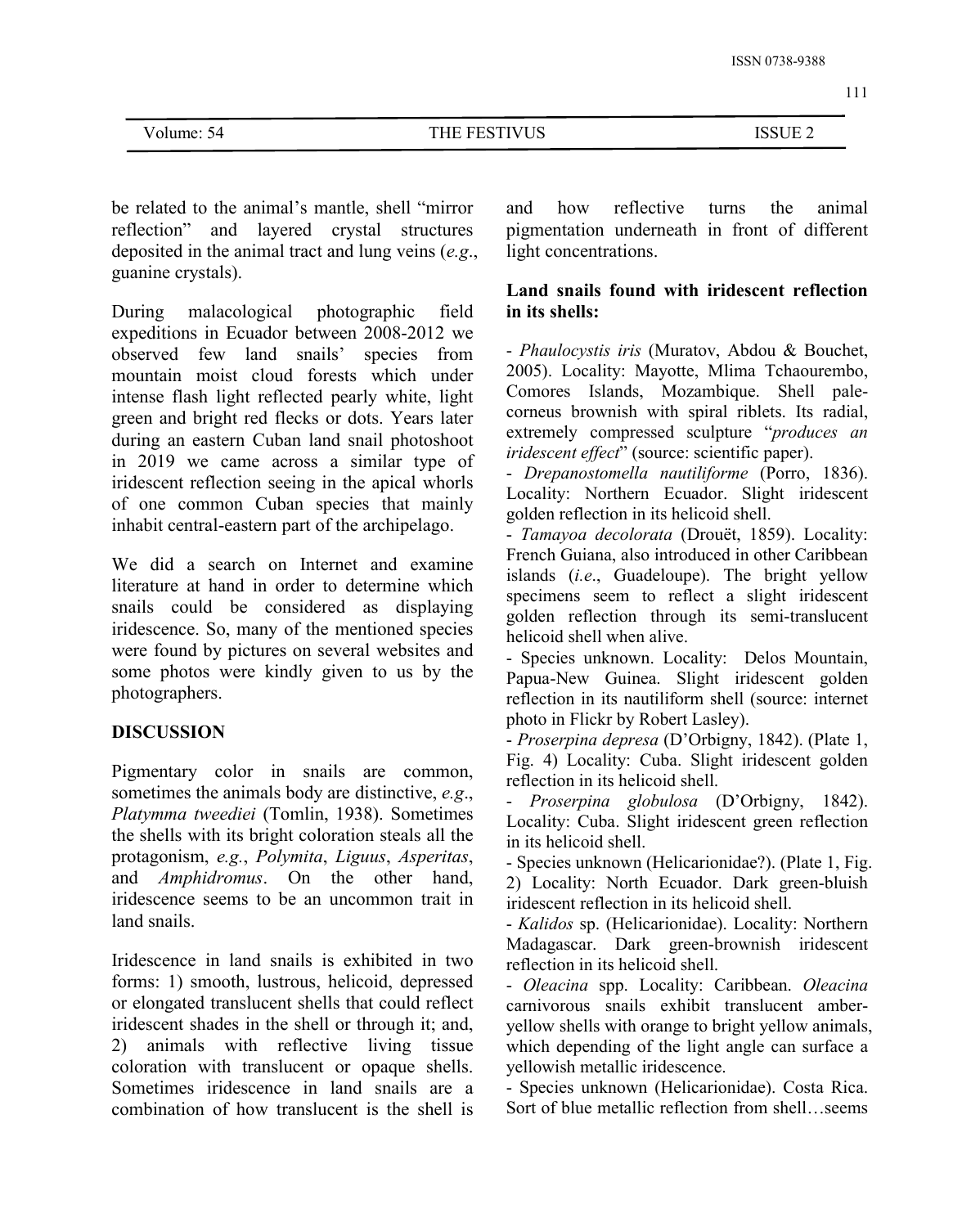Volume: 54 THE FESTIVUS ISSUE 2

like animal internal organs (source: photo by Ira Richling).

- *Helicarion cuvieri* (Férussac, 1821). Victoria and Southern New South Wales in Australia and Tasmania. The red form of this semislug species got a sort of red metallic reflection on its shell.

Remarks: Additional species from *Happia*, *Hapiella*, *Tamayoa* and other genera (*i.e*, Helicarionidae family) must be examined alive *malleata* (Pilsbry, to see if its shells expose iridescence as well.

## **Land molluscs found with some iridescence degree in their animal's body:**

- *Synapterpes bicingulatus* (Fulton, 1908). (Plate 1. Fig.5) Locality: Northern Ecuador. Pearly iridescence in its whorls.

- *Euclastaria euclasta* (Shuttleworth, 1852). (Plate 1. Fig.1) Locality: Charrascales de Mícara, Santiago de Cuba. Green iridescence in its apex first whorls. In this locality among ophiolites is common to find metals such as cadmium, chrome and nickel.

- *Plekocheilus* sp. (juvenile). Locality: Laurel, Carchi, Ecuador. Bright red iridescence in its lung veins.

- Species unknown (Scolodonta?). (Plate 1. Fig. 6) Locality: La Bonita, Ecuador. Golden reflection and bright green specks through all the whorls.

- *Ubiquitarion iridis* (Hyman, 2007) [syn. *Peloparion iridis*]. Locality: Brooyar State Forest, Somerset Dam and Mt Glorious in South East Queensland. An iridescent semi-slug of pink brownish coloration.

- Species unknown. (Plate 2, Fig. 8) Locality: Sri Lanka or Andaman Islands. Light blue-green iridescent slug (from a 2009 photo published in 2010 by Californian rare books librarian Katharine Donahue).

- *Ibycus rachelae* (Schilthuizen & Liew, 2008). (Plate 1, Fig. 3) Locality: Borneo and Sabah semi slug, Indonesia. Also found in Raub, Pahang, Malasya. Bright green and yellow phosphorescent type of coloration in mantle that creates an iridescence sensation.

- *Satiella* sp. [*Satiella* (Blanford & Godwin- Austen, 1908) seem to contain interesting species]. Locality: Western Ghats, India. Both, the animal and the shell show iridescent reflections.

- *Gaeotis nigrolineata* (Shuttletvorth, 1854)*.* (Plate 2, Figs. 5-6) Locality: Different locations from El Yunque National Forest in Porto Rico. This one and the other "named" species in this genus [*albopunctulata* (Shuttletvorth, 1854), *malleata* (Pilsbry, 1899), *flavolineata* (Shuttletvorth, 1901)] display in its transparent body bright green and yellow phosphorescent type of coloration in mantle, which depending on the light angle creates an iridescent sensation. It seems that all the species are in fact a single one (Genaro & Sánchez, 2019: 137, 142).

*- Drymaeus binominis* (Guppy, 1868) or (E. A. Smith, 1895). Locality: Saint Vincent and other Lesser Antilles Islands. Caribbean bluish-bodied *Drymaeus* usually display not so translucent shells, but this species exhibits a noticeable bluish iridescence.

- *Drymaeus sallei* (Pilsbry, 1899). Locality: Dominican Republic. Bluish iridescence in the animal.

- *Drymaeus laticinctus* (Guppy, 1868). Locality: Dominica. This species displays beautiful shells that can be bright sulphur yellow or red with dark bands. Its animal on the other hand is blue with translucent yellow tentacles displaying in occasions iridescence.

- *Drymaeus sulphureus* (Pfeiffer, 1857). Locality: Central America (e.g., Belize) and Lesser Antilles (*e.g*., Dominica). Bluish iridescence in the animal. - *Drymaeus valentini* (Breure & Vega-Luz, 2020).

(Plate 2, Fig. 2) Locality: Iquitos, Peruvian Amazon region. Animal with particular light blue green iridescence.

-*Drymaeus sp.* Locality: Manzanares, Caldas, Colombia (picture by Jorge Eduardo Bernal Quintero). Bluish iridescence in the animal.

- *Bielzia coerulans* (Bielz, 1851). Locality: Carpathian area in Europe. Slug with blue iridescent reflection.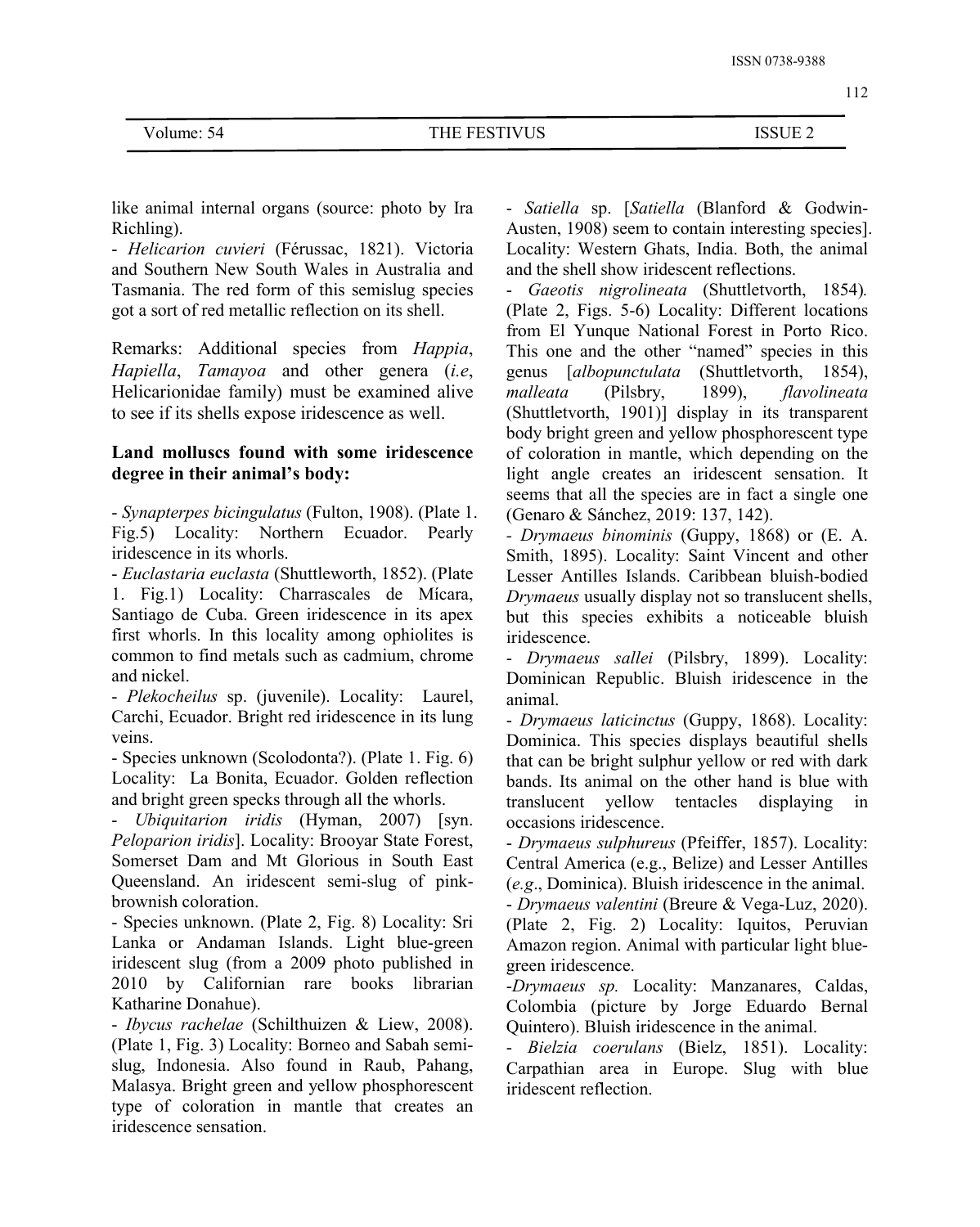113

| ∆۱<br>olume:" | <b>RETIVITS</b><br>ΗF<br>E P.U<br>ບບ | <b>ICCLIL</b> $\gamma$<br>)UE Z<br><b>۱</b> |  |
|---------------|--------------------------------------|---------------------------------------------|--|
|               |                                      |                                             |  |

- *Triboniophorus graef ei* (Humbert, 1863). East Australia. In this wide-ranging colored species, the greenish and light blue color forms could reflect slight iridescence.

Remarks: Other small snails with shining smooth shells displaying noteworthy translucent bright colorations in their bodies such as Jamaican *Proserpina pisum* (Adams, C. B., 1850) (Plate 2, Fig. 3) or *Happia decolorata* (Drouët, H., 1859) need more scrutiny.

#### **CONCLUSIONS**

A somewhat metallic iridescence occurs in smooth helicoid shells among different species seemingly occur across the globe. It appears that Molinari. this type of shell iridescence is the most frequent in land molluscs. Land shells with elongated shape, periostracum "hairs", complete the present paper. We are more than pronounced ribs and spines seem less likely to be iridescent. The existence of transparent or slightly translucent shells with animals of vivid or contrasting colors doesn't mean a certainty of iridescent flakes finding. In many cases, the remarkable animal body color may look different through its semi-translucent or semi opaque shells, *e.g*., Cuban *Cysticopsis lassevillei* (Gundlach in Pfeiffer, 1861) (Plate 2, Fig. 4), and probably the Hispaniolan *Helicina* cf. *viridis* (Lamarck, 1799 and 1822) (Plate 2, biological studies: a novel method using optical<br>theory. Interface Focus, Royal Society publishing. Fig. 1), Indonesian *Rhinocochlis nasuta* (Thiele, 1931) (Plate 2, Fig. 7), and Indian *Euplecta* sp. (Ariophantidae). In fact, only a very small fraction of the species with translucent shells we know could display iridescent specks.

In our review of land snails, we might have misunderstood some iridescence with certain bright colors reflection (*i.e*., *Gaeotis* species, unidentified Ecuadorian mollusk, etc.). Snails with semi-translucent shells displaying bright-<br>colored organs sometimes nearly "photosensitives" or phosphorescent [*e.g*., *Simpulopsis*

*citrinovitrea* (Moricand, 1836), *Habroconus cassiquiensis* (Newcomb, 1853), *Simpulopsis corrugata* (Guppy, 1866)] not necessarily must be considered as iridescent.

Guanine crystals could be one of the sources of iridescence in some land snails' digestive tract, lung veins, or any other organ in its anatomy. However, the animals that reflect iridescence in their foot, head and tentacles seem to have another explanation.

### **ACKNOWLEDGMENTS**

The authors thank Allan Méndez, Sheyla Yong, Víctor Castillo Villanueva, Carlos de Soto Raimundo López-Silvero, and Ricardo Vega-Luz, for the fruitful exchange of ideas and their photos kindly supplied to grateful to David Berschauer and the journal's designated peer reviewer.

### **LITERATURE CITED**

- **Genaro, J. A. & A. Sánchez. 2019.** Caracoles terrestres de Puerto Rico. Printed in US, Kindle Direct Publishing. Editorial Cocuyo, 203 pp.
- **Gruson, H., C. Andraud, W. D. de Marcillac, S. Berthier, M. Elias, & D. Gomez. 2019.** Quantitative characterization of iridescent colours in biological studies: a novel method using optical Living light: optics, ecology and design principles of natural photonic structures 9(1):1-20. <https://doi.org/10.1098/rsfs.2018.0049>
- **Hariyama, T., Y. Takaku, M. Hironakai, H. Horiguchi, Y. Komiya, & M. Kurachi. 2002.** The origin of the iridescent colors in coleopteran elytron. Forma 17:123-132.
- **White, T.E. 2018.** Illuminating the evolution of iridescence. Trends in Ecology & Evolution [33\(6](https://www.sciencedirect.com/science/journal/01695347/33/6)):374-375. <https://doi.org/10.1016/j.tree.2018.03.011>

Cite as: González-Guillén,A. andR.Terue.2022.Iridescence inland snails. The Festivus 54(2):110-115. DOI:10.54173/F542110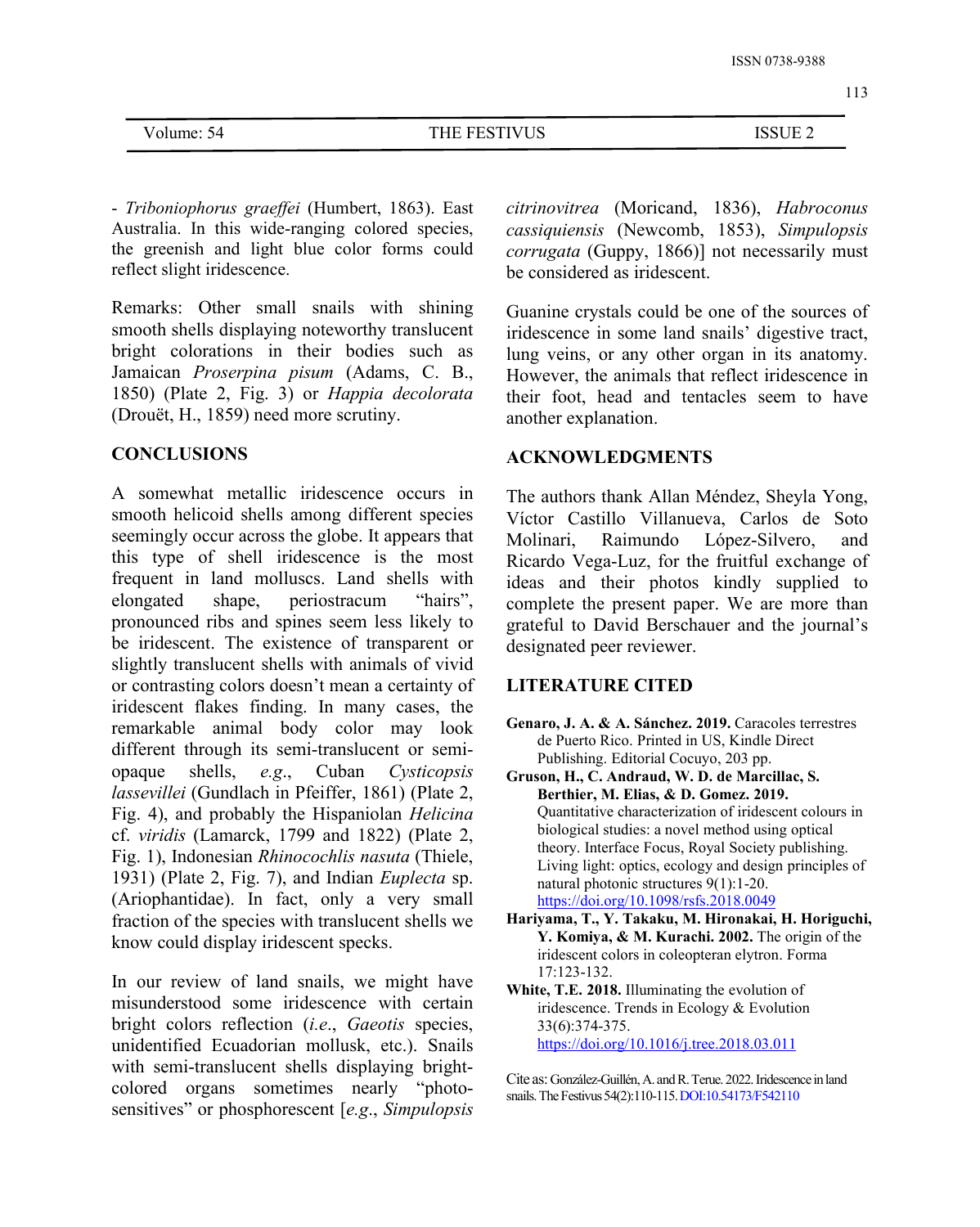| Volume: 54 |  |  |  |
|------------|--|--|--|
|------------|--|--|--|

#### THE FESTIVUS ISSUE 2



**Plate 1. 1=** *Euclastaria euclasta*. Charrascales de Mícara, Santiago de Cuba province. **2=** Species unknown (Helicarionidae?). North Ecuador. **3=** *Ibycus rachelae*. Malasya. **4=** *Proserpina depresa*. Sierra de los Órganos, western Cuba. **5=** *Synapterpes bicingulatus*. Nanegalito, Ecuador. **6=** Species unknown (*Scolodonta*?). La Bonita, North Ecuador. Picture credits: #2 Courtesy of Francisco Tobar. #3 Arnold Wijker (inaturalist.org). # 1, 4-6 Adrián González-Guillén.